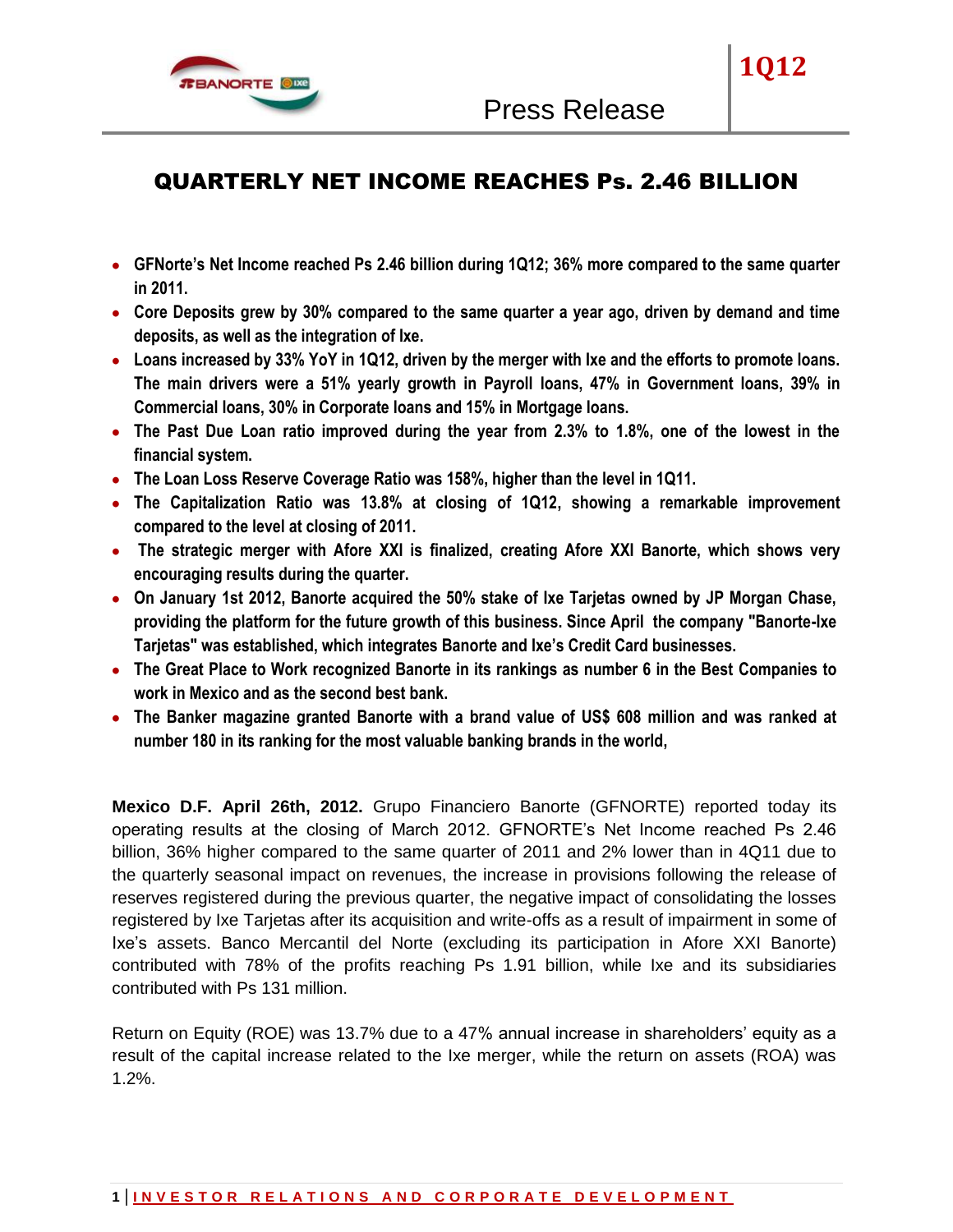

**1Q12**

Core Deposits increased by 30% annually, driven mainly by the merger with Ixe and the efforts to promote Banorte's products. Demand deposits grew by 28% and Retail Time Deposits increased by 32%. As a result, Core Deposits grew by Ps 69.98 billion, from Ps 234.10 billion in 1Q11 to Ps 304.09 billion in 1Q12. During the quarter, Core Deposits decreased by (1%), generated by seasonal effects, although the decline is lower compared to similar periods in previous years.

During 1Q12, Net Interest Income totaled Ps 7.92 billion, a 26% YoY increase vs. 1Q11 and an 8% QoQ growth vs. 4Q11.

## **Loan Portfolio**

At closing of 1Q12, Total Performing Loans grew by 33% YoY, increasing by Ps 90.15 billion to total Ps 360.37 billion. For the eight consecutive quarter, the loan portfolio shows sustained growth in all segments as a result of the Bank's promotional strategies, the merger with Ixe and greater demand in the industry. During the quarter, Total Performing Loans grew by 3% QoQ as a result of good performance in all segments, especially Payroll, Government, Mortgage, Car and Credit card portfolios, the latter also driven by the consolidation of Ixe Tarjetas.

Commercial loans totaled Ps 123.09 billion, growing by 39% YoY mainly due to the merger with Ixe, as well as an increase in originations to Middle market companies, leasing and factoring and the reactivation of the Crediactivo product for businesses (the SME loan portfolio grows by 26% annually); on a quarterly basis; Commercial loans remains at the same level as in 4Q11, with a 3% quarterly growth in SME loans. The Corporate portfolio reached Ps 57.73 billion, 30% higher YoY and 1% higher than in 4Q11 as a result of a reactivation of loans in this sector and the Ixe merger. Government loans totaled Ps 75.20 billion, a 47% YoY and 6% QoQ increase due to greater credit demand in this sector, as well as to the refinancing of several clients in this segment.

Consumer loans, including Mortgages, increased by 22% YoY. Mortgages maintained positive trends, reaching a quarter-end balance of Ps 65.75 billion, 15% higher than in 1Q11 and 2% QoQ , positioning Banorte as one of the banks with the highest growth in loan placements in this sector. Payroll loans reached Ps 14.26 billion, a 51% YoY and 6% QoQ increase vs. 1Q11 and 4Q11, respectively, as a result of growth in the number of payroll-clients in Banorte-Ixe, promotional campaigns for the product, as well as the efforts to increase cross selling. Car loans increased by 15% annually and 4% quarterly to Ps 9.72 billion at closing of 1Q12, due to greater loan placements as a result of campaigns to promote the product and improved dynamics in car sales in the country. Credit Cards totaled Ps 14.63 billion at closing of 1Q12, including 100% of the Ixe Tarjetas business given the acquisition of the 50% stake of JP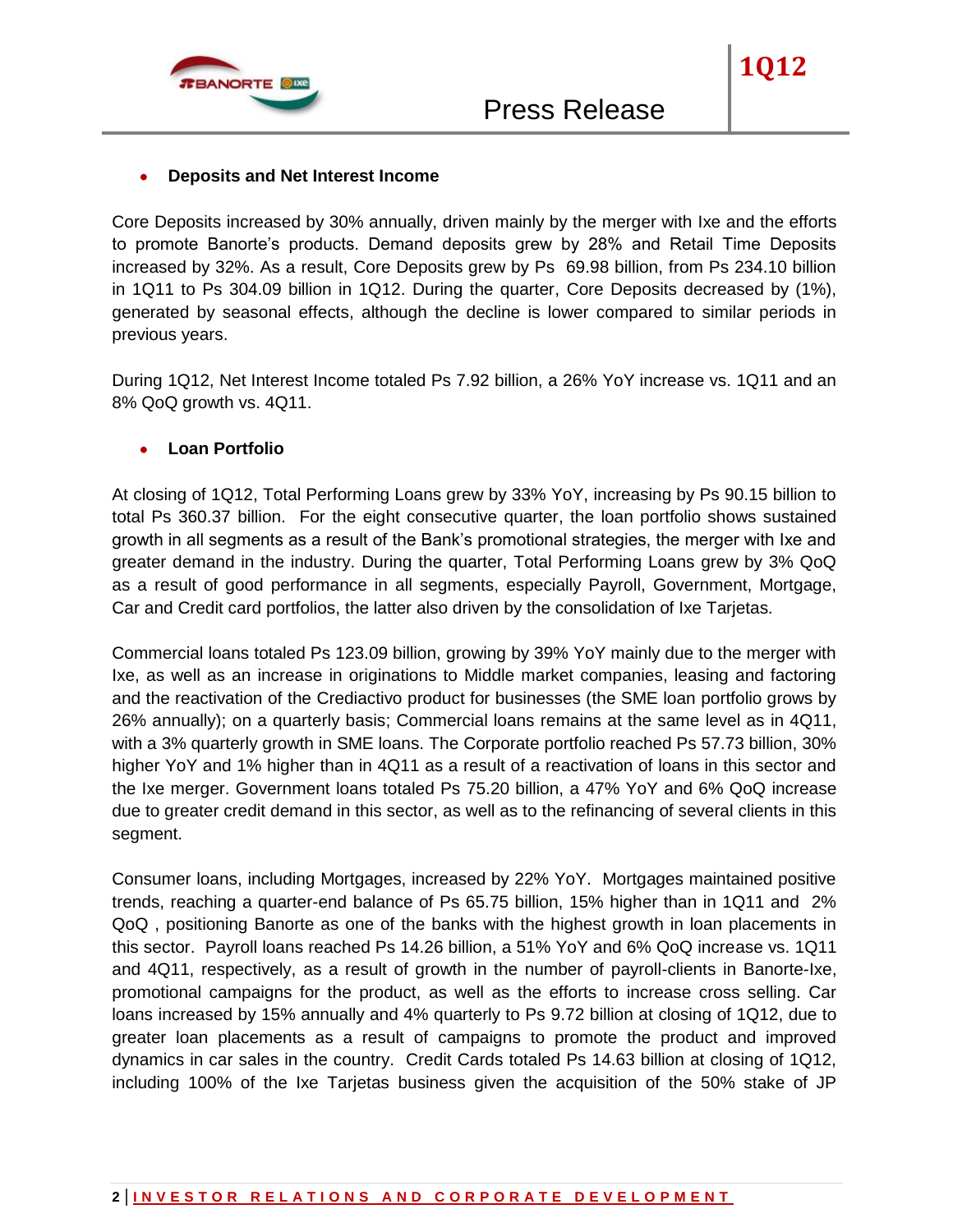

Morgan Chase, increasing by 34% YoY and 28% QoQ showing an increase in its balance of \$ Ps 3.17 million compared to December 2011.

GFNorte maintains good asset quality at the closing of 1Q12, with a NPL Ratio of 1.8%, 0.6 pp less than in 1Q11 and 0.1pp lower than in 4Q11, one of the lowest in the financial system. Grupo Financiero Banorte finished the quarter with NPLs of Ps 6.59 billion, a 1% YoY increase as a result of including Ixe's NPL portfolio and a (5%) QoQ decline due to a reduction in almost all items, especially in the Commercial and Mortgage portfolios. GFNorte's Loan Loss Reserve Coverage was 158% at closing of 1Q12, 19.1 pp higher than in 1Q11 and 15.0 pp higher compared to 4Q11.

## **Efficiency**

The Efficiency Ratio for 1Q12 was 55.6%, 3.5 pp higher than 1Q11 mainly as a result of the integration of Ixe's expenses, and other merger related costs; but declines significantly by 280 basis points compared to the 58.4% in 4Q11 as a result of cost synergies obtained after the merger and to seasonality.

## **Capitalization**

Banco Mercantil del Norte's Capitalization Ratio was 13.8% at closing of 1Q12, with a Tier 1 ratio of 11.6%, showing a 0.8 pp growth in both cases compared to 4Q11, reversing the downward trend in capital consumption registered in 2011 as a result of growing our assets. This level of capitalization positions Banorte adequately to meet the new Basel III regulations.

## **Other Subsidiaries**

The profit contribution from the Long Term Savings Sector, which includes the Insurance and Annuities companies, and Afore XXI Banorte, was Ps 254 million in 1Q12, 99% higher than in 1Q11. Other Finance companies, which include Arrendadora and Factor Banorte, as well as Warehousing & Ixe Automotriz totaled Ps 142 million, remaining at a similar level compared to the same period last year. The Brokerage Sector, comprised of Ixe Casa de Bolsa and Ixe Fondos, reported profits of Ps 111 million, 14% higher than in 1Q11. Also, other companies, such as Fincasa Hipotecaria, Ixe Tarjetas e Ixe Soluciones, reported a (Ps 217) million loss.